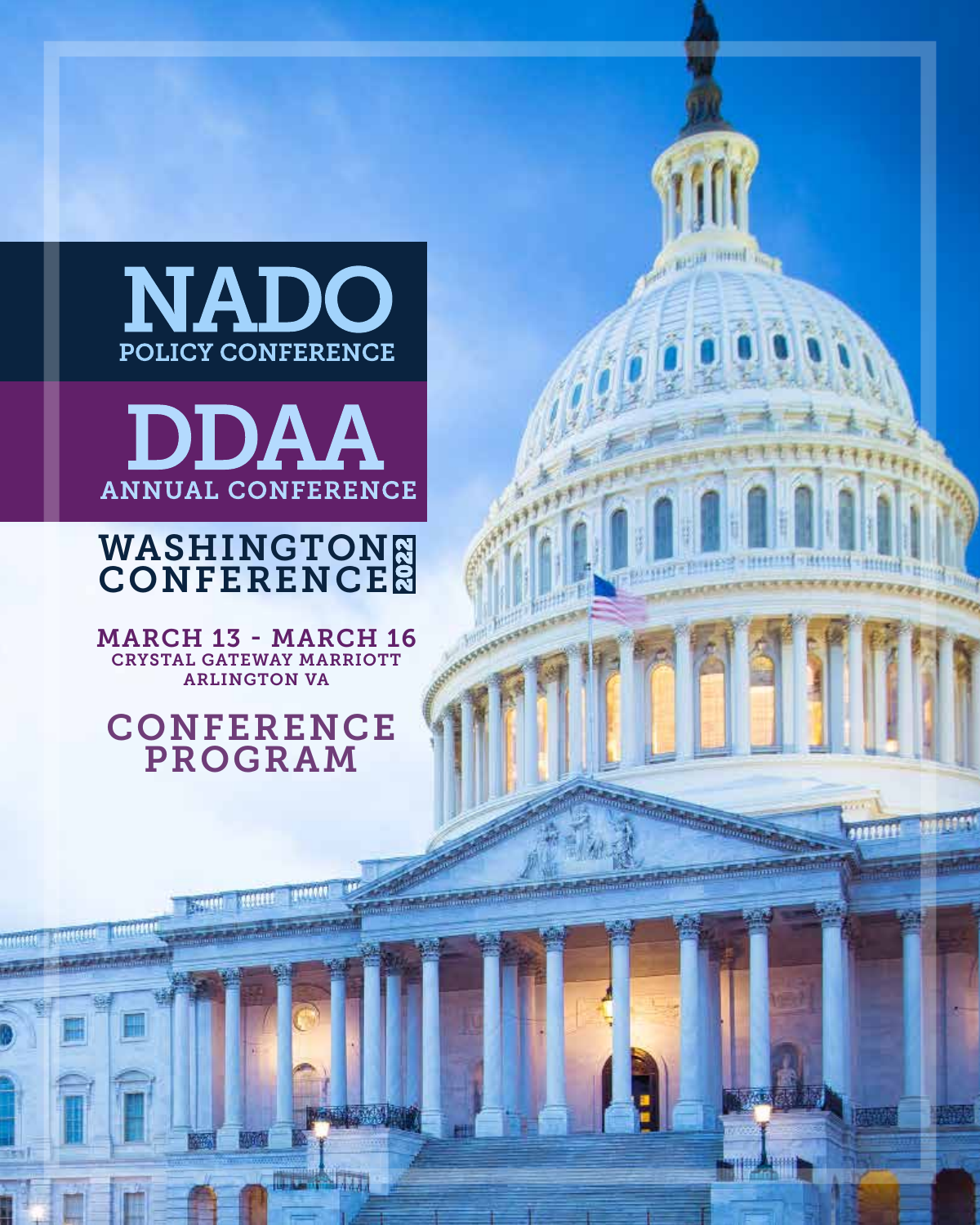## WELCOME

#### **from NADO President Misty Crosby**

#### **Dear NADO Members and Stakeholders**,

Welcome to the 2022 National Association of Development Organizations (NADO) and Development District Association of Appalachia (DDAA) Washington Conference. On behalf of NADO's Board of Directors and Executive Committee, thank you for attending. We are grateful for your dedication as a NADO member, and for all that you do to serve your regions.

This conference offers a range of opportunities to learn about new and existing federal programs and initiatives, to gain insight on shifting policy priorities, and to hear about emerging trends that will influence the future of the regional development landscape. Perhaps most importantly, this conference provides countless opportunities to network with federal agency representatives and other regional development stakeholders whose partnership is essential to the work that we all do.

Thank you again for your attendance at the 2022 Washington Conference and for your ongoing dedication to improving your regions.

#### Sincerely,

**Misty Crosby**, President, National Association of Development Organizations Executive Director, Buckeye Hills Regional Council





## WELCOME **from DDAA President Jeannette Wierzbicki**

#### **Dear DDAA Members and Stakeholders,**

I'd like to extend a warm welcome to the 2022 Development District Association of Appalachia (DDAA) and National Association of Development Organizations (NADO) joint Washington Conference!

The annual conference provides a unique opportunity for members to come to the nation's capital to gain valuable insight into national issues, while still focusing on building strong regional economies and communities across the Appalachian region.

I want to offer my gratitude to the 2022 conference chair and DDAA First Vice President, Jeff Box of the Northeastern Pennsylvania Alliance, for the strategic planning efforts that went into this year's event. We hope and trust that you will leave the conference with innovative ideas and renewed enthusiasm to take home and use in your efforts to improve our great region and nation.

Thank you for coming to D.C.!

**Jeannette Wierzbicki**, President, Development District Association of Appalachia Executive Director, Ohio Mid-Eastern Council of Governments



Development District<br>Association of Appalachia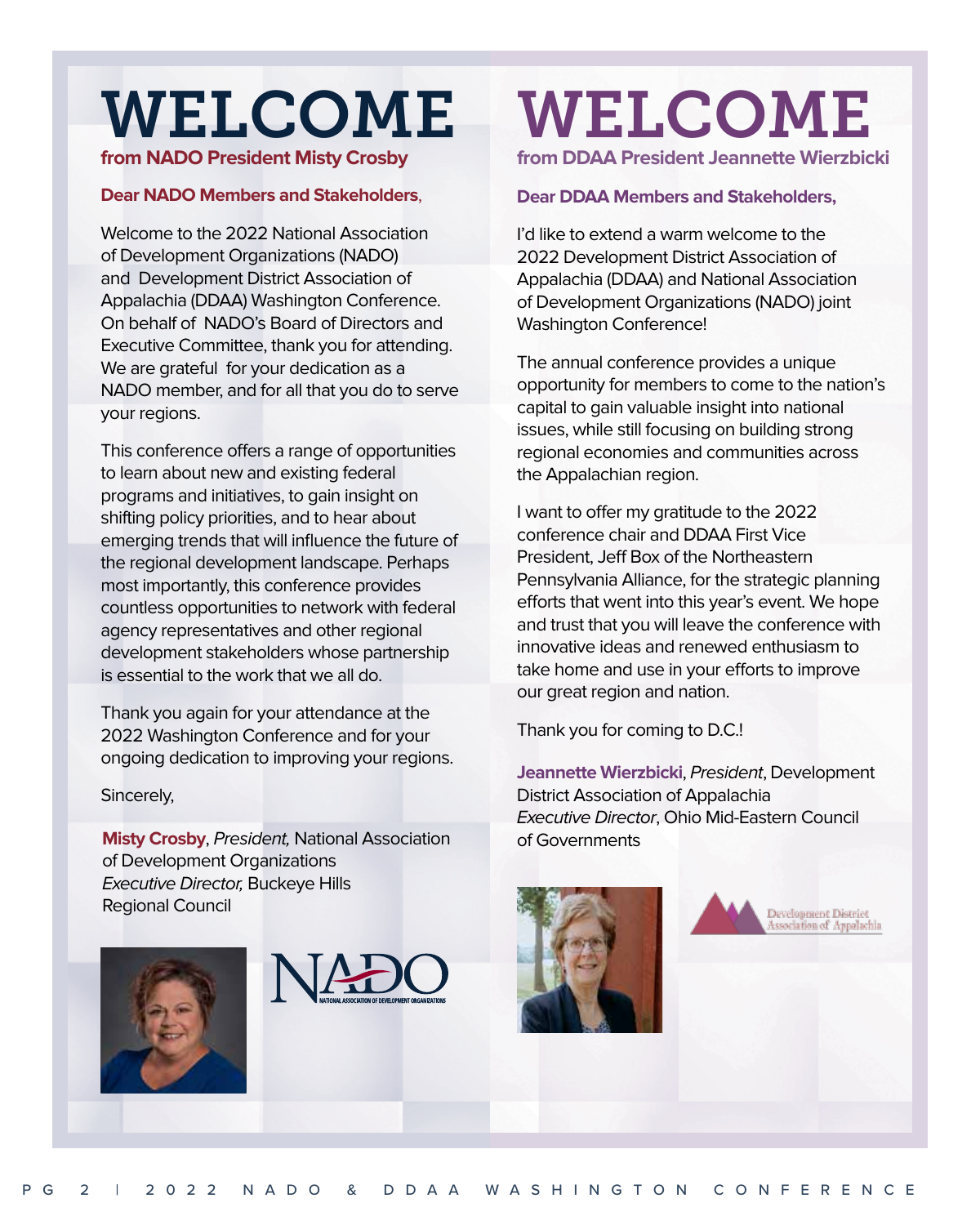## SCHEDULE AT-A-GLANCE

| <b>SUN</b> | 10:00 $am - 5:30 pm$                       |                                                                        |  |
|------------|--------------------------------------------|------------------------------------------------------------------------|--|
| <b>MAR</b> | 10:30 am - 12:00 pm                        |                                                                        |  |
|            | 11:00 $am - 1:00$ pm                       |                                                                        |  |
| 13         | 1:00 pm $-$ 3:00 pm                        |                                                                        |  |
|            | $3:30$ pm $-5:30$ pm                       |                                                                        |  |
|            | 5:30 pm $-$ 6:30 pm<br>6:30 pm $-$ 8:00 pm |                                                                        |  |
|            |                                            |                                                                        |  |
| MON        | 7:30 $am - 6:00 pm$<br>7:45 $am - 9:00$ am |                                                                        |  |
| MAR        | $9:15$ am $-10:30$ am                      | <b>Opening Plenary Session</b>                                         |  |
|            |                                            | • Looking Back and Forward: Implementing the Federal Response          |  |
| 14         |                                            |                                                                        |  |
|            | 10:45 am - 12:00 pm                        | Concurrent Breakout Sessions (A, B, C, D)                              |  |
|            |                                            | (A) Raising Your Voice: The Importance of Connecting<br>$\bullet$      |  |
|            |                                            |                                                                        |  |
|            |                                            | • (B) Reaching Universal Broadband: Taking a                           |  |
|            |                                            |                                                                        |  |
|            |                                            | • (C) Strengthening Regions Through Equity and Economic                |  |
|            |                                            |                                                                        |  |
|            |                                            | • (D) An Overview of the Infrastructure Investment and Jobs ActSalon 6 |  |
|            | 12:15 pm $-$ 1:30 pm                       |                                                                        |  |
|            | 1:45 pm $-$ 3:00 pm                        | Concurrent Breakout Sessions (A, B, C)                                 |  |
|            |                                            |                                                                        |  |
|            |                                            |                                                                        |  |
|            |                                            | • (C) ARPA State and Local Fiscal Recovery Fund: Eligible              |  |
|            |                                            |                                                                        |  |
|            | 3:30 pm $-$ 4:30 pm                        |                                                                        |  |
|            | 4:30 pm $-6:00$ pm                         |                                                                        |  |
|            |                                            |                                                                        |  |
| TUE        | $8:00$ am $-10:00$ am                      |                                                                        |  |
|            | $8:00$ am $-9:00$ am                       |                                                                        |  |
| <b>MAR</b> | $9:15$ am $-10:15$ am                      | <b>Plenary Session</b>                                                 |  |
| 15         |                                            | • Heading to the Hill: Navigating a New Landscape for Conducting       |  |
|            |                                            |                                                                        |  |
|            | 10:00 am $-$ 5:00 pm                       | NADO on the Hill                                                       |  |
|            | 10:30 am - 12:00 pm                        | Concurrent Breakout Sessions (A, B, C)                                 |  |
|            |                                            |                                                                        |  |
|            |                                            |                                                                        |  |
|            |                                            | • (C) Investing in Rural Prosperity: A Vision for the Future           |  |
|            |                                            |                                                                        |  |
|            | 12:00 pm $-$ 1:30 pm                       | Lunch on your own                                                      |  |
|            | 1:30 pm $-$ 3:00 pm                        | Concurrent Breakout Sessions (A, B, C)                                 |  |
|            |                                            | • (A) Regional Commissions: Envisioning the Future and Ushering in     |  |
|            |                                            |                                                                        |  |
|            |                                            | (B) Supporting Rural Entrepreneurship Through CollaborationSalon 2     |  |
|            |                                            |                                                                        |  |
|            | $3:30$ pm $-5:00$ pm                       | Concurrent Breakout Sessions (A, B, C)                                 |  |
|            |                                            | (A) Addressing Infrastructure Dependencies in Hazard                   |  |
|            |                                            |                                                                        |  |
|            |                                            |                                                                        |  |
|            |                                            | • (C) Fostering Partnerships Between States and Economic               |  |
|            |                                            |                                                                        |  |
|            | 5:00 pm $-$ 6:30 pm                        |                                                                        |  |
| <b>WED</b> | $8:00$ am $-$ 11:00 am                     |                                                                        |  |
|            | 8:00 am - 9:30 am                          | <b>Plenary Breakfast</b>                                               |  |
| MAR        |                                            |                                                                        |  |
| 16         | $9:45$ am $-$ 11:00 am                     | <b>Closing Plenary Session</b>                                         |  |
|            |                                            |                                                                        |  |

#### P G 3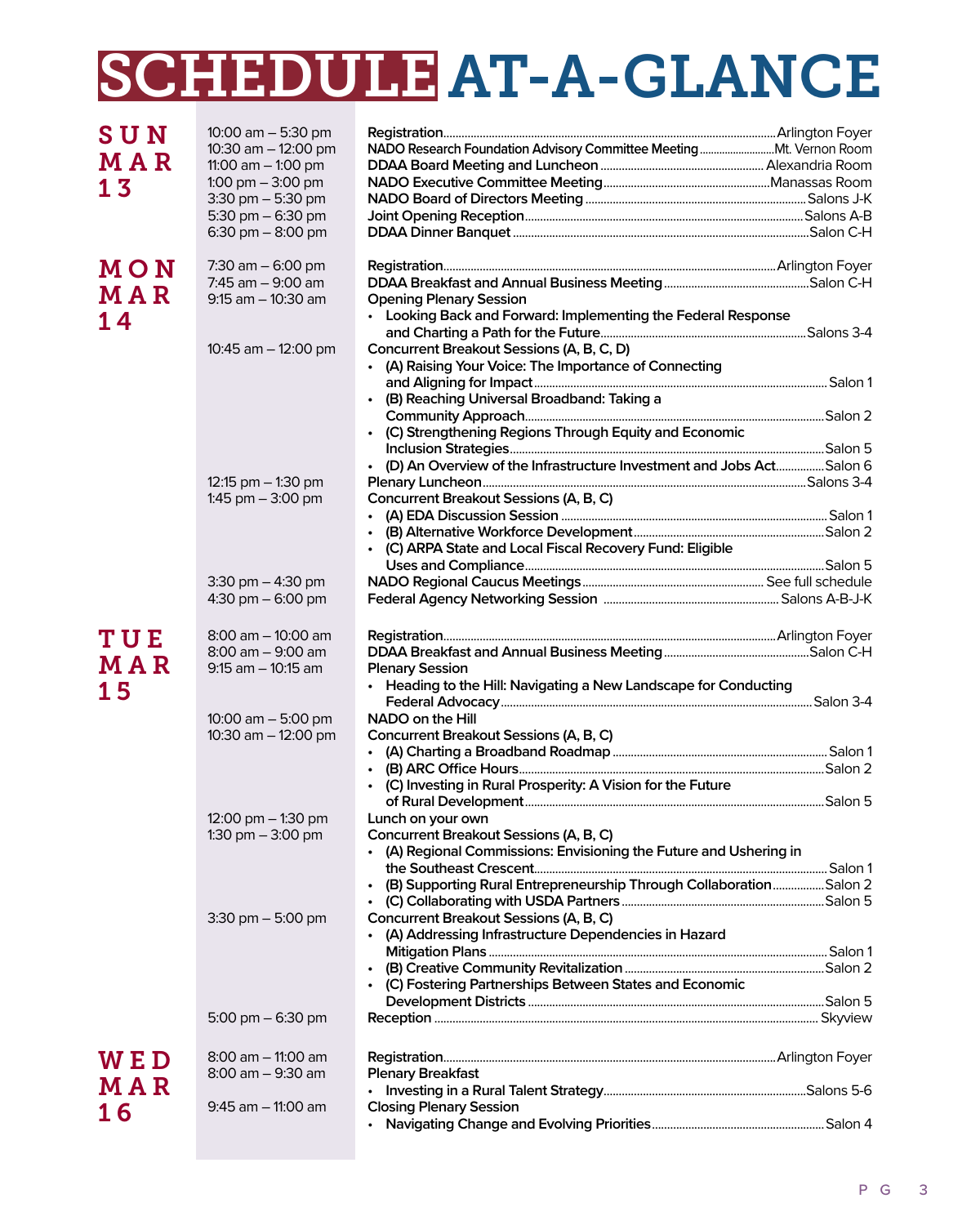

## **WIFI**

**WiFi Network:** NADODDAA **WiFi Password: washcon22**

**FE** #NADODDAA2022

## REGISTER

| <b>Sunday, 3/13 10:00 am - 5:30 pm</b>   |
|------------------------------------------|
|                                          |
| <b>Tuesday, 3/15 </b> 8:00 am - 10:00 am |
| Wednesday, 3/16  8:00 am - 11:00 am      |

### DOWNLOAD APP **CONFERENCE**



Download the Whova app to view the NADO & DDAA program and other conference information electronically. Scan this code to download and sign up.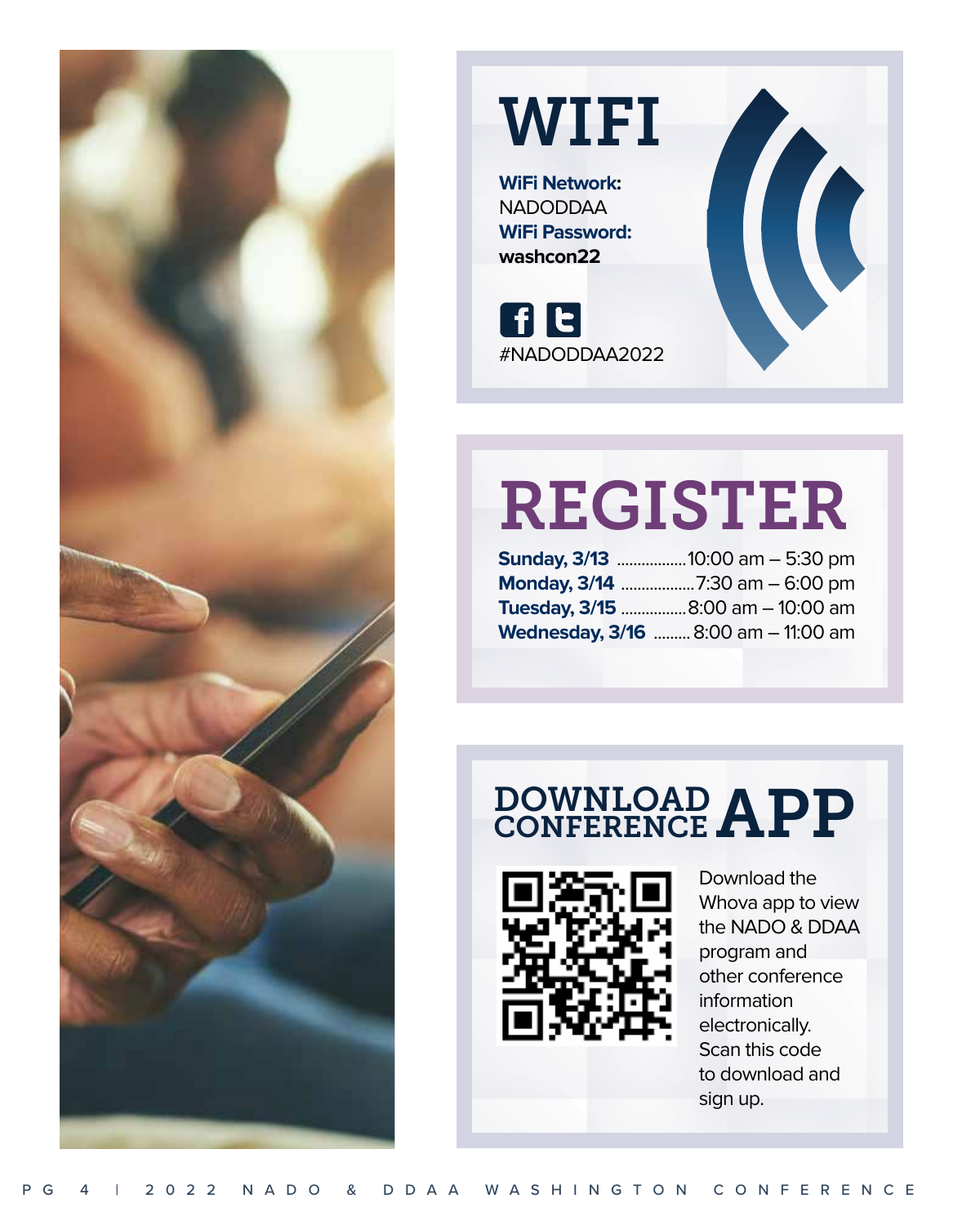

# FULL<br>CONFERENCE SCHEDULE

### **SUNDAY, MARCH 13**

| 10:00 $am - 5:30$ pm                | <b>Registration</b>                                                  | All attendees                                                             | <b>Arlington Foyer</b>  |
|-------------------------------------|----------------------------------------------------------------------|---------------------------------------------------------------------------|-------------------------|
| 10:30 am $-$ 12:00 pm               | <b>NADO Research Foundation Advisory</b><br><b>Committee Meeting</b> | <b>NADO</b><br>Research<br>Foundation<br>Advisory<br>Committee<br>members | Mt. Vernon<br>Room      |
| 11:00 am $-$ 1:00 pm                | <b>DDAA Board Meeting and Luncheon</b>                               | DDAA Board<br>members                                                     | Alexandria<br>Room      |
| 1:00 pm $-$ 3:00 pm                 | <b>NADO Executive Committee Meeting</b>                              | <b>NADO</b><br>Executive<br>Committee<br>members                          | <b>Manassas</b><br>Room |
| $3:00 \text{ pm} - 3:30 \text{ pm}$ | <b>Break</b>                                                         |                                                                           |                         |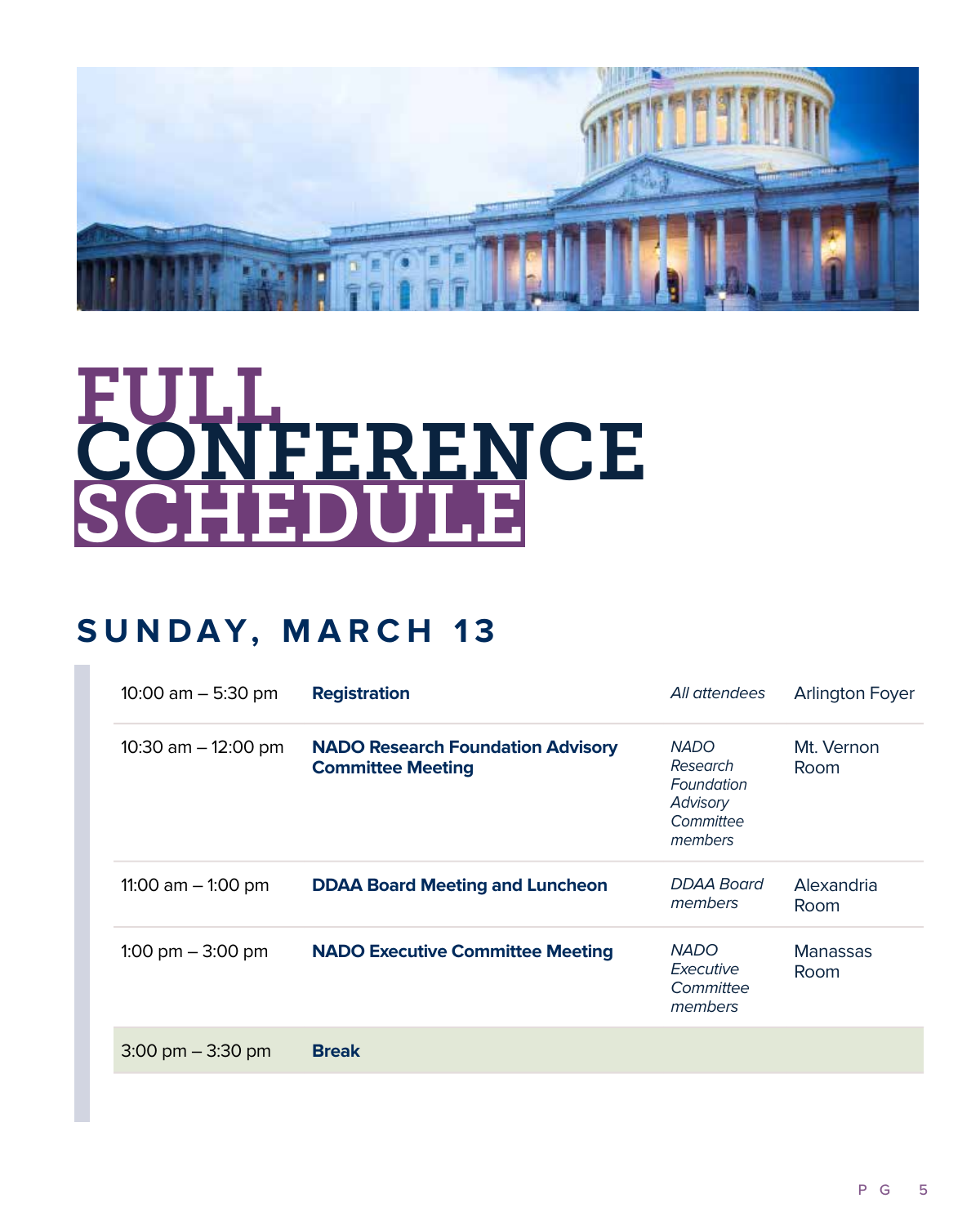| $3:30 \text{ pm} - 5:30 \text{ pm}$ | <b>NADO Board of Directors Meeting</b> | NADO Board<br>of Directors | - Salons J-K |
|-------------------------------------|----------------------------------------|----------------------------|--------------|
| 5:30 pm - 6:30 pm                   | <b>Joint Opening Reception</b>         | All attendees              | - Salons A-B |
| $6:30 \text{ pm} - 8:00 \text{ pm}$ | <b>DDAA Dinner Banquet</b>             | <b>DDAA</b><br>members     | Salons C-H   |

The DDAA Dinner Banquet will include the presentation of the 2022 John D. Whisman Vision Award and the 2022 Donald R. Myers Humanitarian Award, and remarks from Appalachian Regional Commission Federal Co-chair Gayle Manchin.

#### **Speaker:**

**• Gayle Manchin**, Federal Co-chair, Appalachian Regional Commission

#### **Moderator:**

- **• Jeannette Wierzbicki,** Executive Director, Ohio Mid-Eastern Governments Association **Award Winners:**
- **• John Carey**, Director, Ohio Governor's Office of Appalachia
- **• Ashley Steele**, Executive Director, Urban Mission Ministries, Inc.



### **MONDAY, MARCH 14**

7:30 am – 6:00 pm **Registration All attendees** Arlington Foyer

7:45 am - 9:00 am **DDAA Breakfast and Annual Business Meeting** DDAA members Salons C-H

The DDAA Annual Business Meeting will include the election of DDAA board members and officers and updates from the Appalachian Regional Commission.

#### **Speaker:**

- **• Brandon McBride**, Executive Director, Appalachian Regional Commission **Moderator:**
- **• Jeannette Wierzbicki**, Executive Director, Ohio Mid-Eastern Governments Association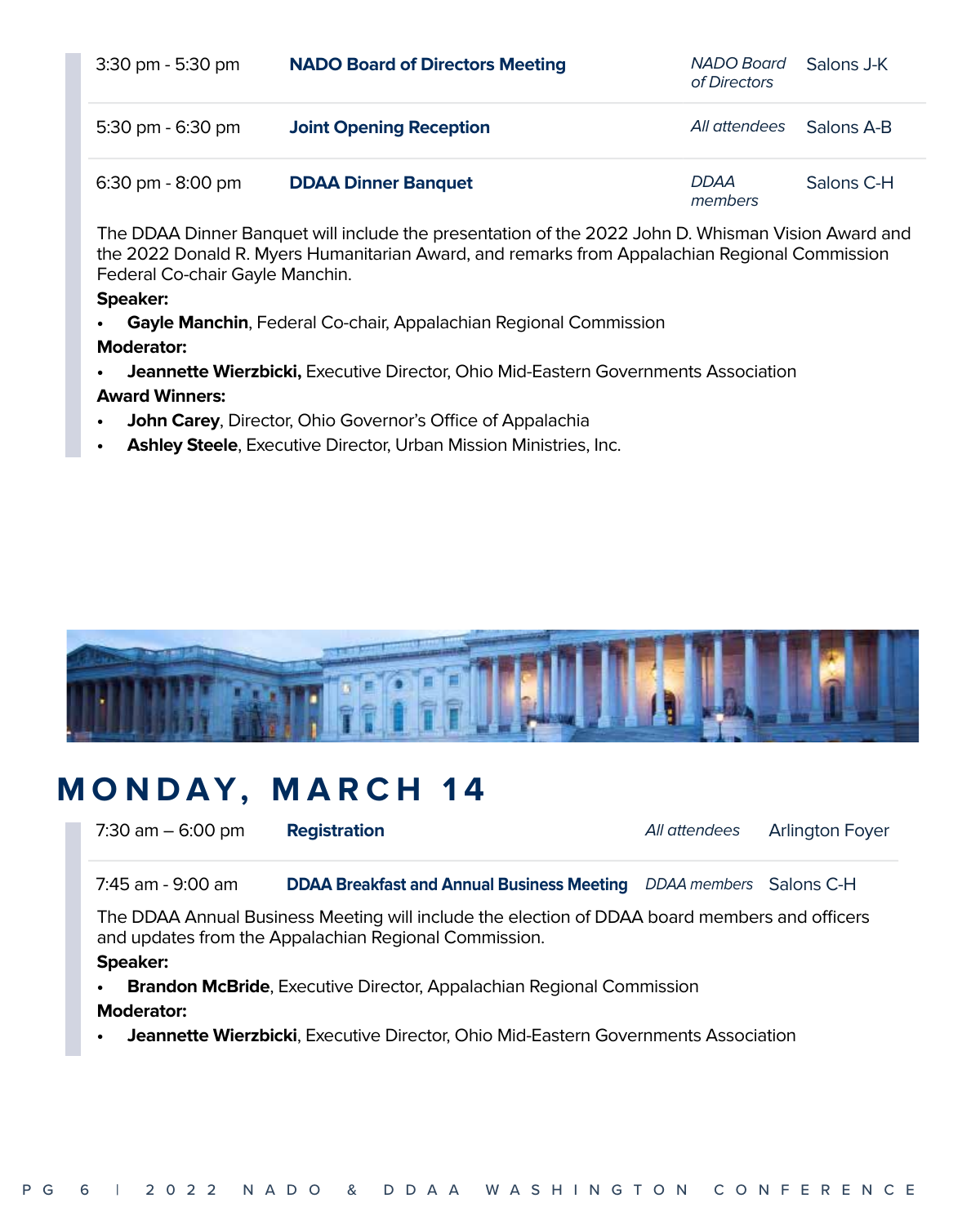#### 9:15 am - 10:30 am **Opening Plenary Session All attendees** Salons 3-4

#### **Looking Back and Forward: Implementing the Federal Response and Charting a Path for the Future**

During this opening plenary session, hear from federal appointees who have played critical roles in implementing federal economic recovery efforts and furthering the Administration's key priorities. Hear their perspectives on the rollout of federal recovery funding contained in the American Rescue Plan Act and the Infrastructure Investment and Jobs Act, as well as their visions and priorities for the future.

#### **Speakers:**

- **• Alejandra Castillo**, Assistant Secretary of Commerce for Economic Development, U.S. Department of Commerce Economic Development Administration
- **• Christopher Coes**, Principal Deputy Assistant Secretary for Transportation Policy, U.S. Department of Transportation
- **• Xochitl Torres Small**, Under Secretary for Rural Development, U.S. Department of Agriculture Rural Development

#### **Moderator:**

**• Joe McKinney**, Executive Director, NADO

| 10:30 am - 10:45 am | <b>Break</b>                        |
|---------------------|-------------------------------------|
| 10:45 am - 12:00 pm | <b>Concurrent Breakout Sessions</b> |
|                     |                                     |

10:45 am - 12:00 pm **Breakout A:** NADO track Salon 1

#### **Raising Your Voice: The Importance of Connecting and Aligning for Impact**

During this session, learn how Regional Development Organizations are conducting advocacy and promoting messaging around local priorities, and hear how local community leaders in Appalachian Ohio are making connections, overcoming barriers, and partnering on issues of local and regional importance. Examples will include broadband advocacy, infrastructure, transportation planning, pandemic recovery, mobility management, and helping those in recovery from substance use disorder.

#### **Speakers:**

- **• Tom Johnson**, Executive in Residence, Ohio University; Mayor of Somerset, Ohio
- **• Steve Patterson**, Mayor of Athens, Ohio; President of the Mayors' Partnership for Progress;
- **• Kevin Ritter**, Commissioner, Washington County, Ohio
- **• Flite Freimann**, Director, Washington County Department of Job and Family Services
- **• John Hemmings**, Executive Director, Ohio Valley Regional Development Commission; President, Ohio Rural Development Alliance

#### **Moderator:**

**• Amista Lipot**, Director, External Relations and Strategic Partnerships, Ohio University; Executive Director, Mayors' Partnership for Progress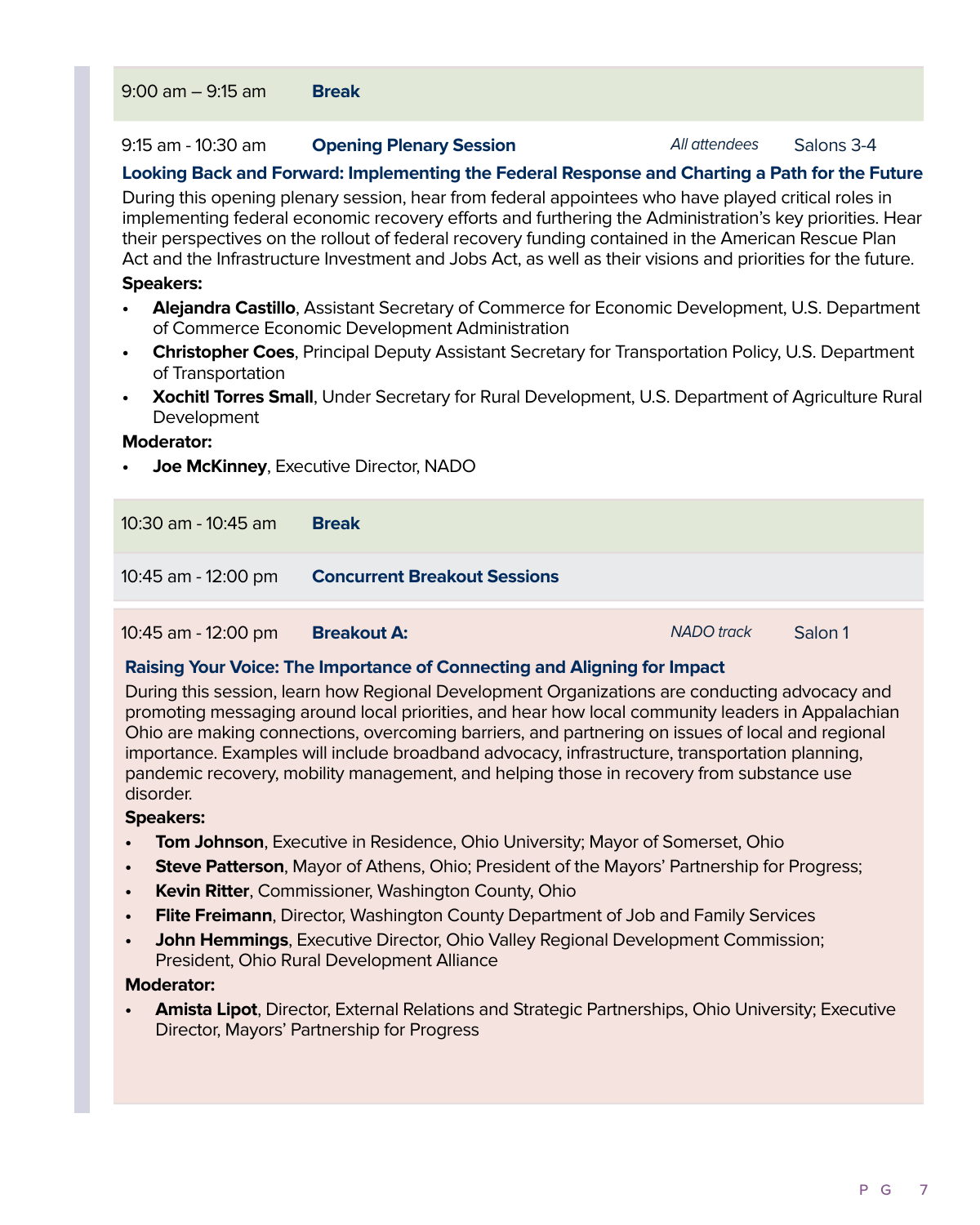10:45 am - 12:00 pm **Breakout B:** DDAA track Salon 2

#### **Reaching Universal Broadband: Taking a Community Approach**

Much like the construction of broadband networks across municipality borders, community development efforts often rely upon collaborations between multiple local governments and other organizations to produce the best outcomes. This session will focus on best practices for regional collaboration around broadband and community development. This session will also highlight a success story about reaching universal broadband coverage in Grayson County, Virginia.

#### **Speakers:**

- **• Tammy Breski**, Program Manager, Virginia Telecommunication Initiative, Virginia Department of Housing and Community Development
- **• Kevin Byrd**, Executive Director, New River Valley Regional Commission
- **• Carl Caudill,** Director of IT, Grayson County
- **• Chandler Vaughan**, Broadband Policy Analyst, Virginia Department of Housing and Community Development

#### **Moderator:**

**• Tamarah Holmes**, Virginia ARC Program Manager; Director, Office of Broadband, Virginia Department of Housing and Community Development

#### 10:45 am - 12:00 pm **Breakout C:** Joint track Salon 5

#### **Strengthening Regions Through Equity and Economic Inclusion Strategies**

Regions can only thrive when they are empowered to proactively plan for the future, to include and welcome all residents, and to leverage local assets to drive prosperity and resilience. This session will explore how regional organizations can incorporate equity and economic inclusion principles into their plans, programs, and outreach efforts to ensure that all residents have an opportunity to be a part of shaping their community's future. The panelists will share key principles for equity and economic inclusion and highlight how regional organizations are pursuing these goals in their communities.

#### **Speakers:**

- **• Erica Anderson**, Director of Economic and Community Development, Land of Sky Regional Council
- **• Jessica L. González Martínez**, Inclusive Economic Development Advisor, New Growth Innovation Network
- **• Martha Heeter**, Executive Director, Plan RVA
- **• Amanda Straight**, Inclusive Economic Development Advisor, New Growth Innovation Network
- **• Bernadette Grafton**, Program Analyst and University Center Coordinator, U.S. Department of Commerce Economic Development Administration

#### **Moderator:**

**• Ciara Ristig**, Senior Program Manager, NADO Research Foundation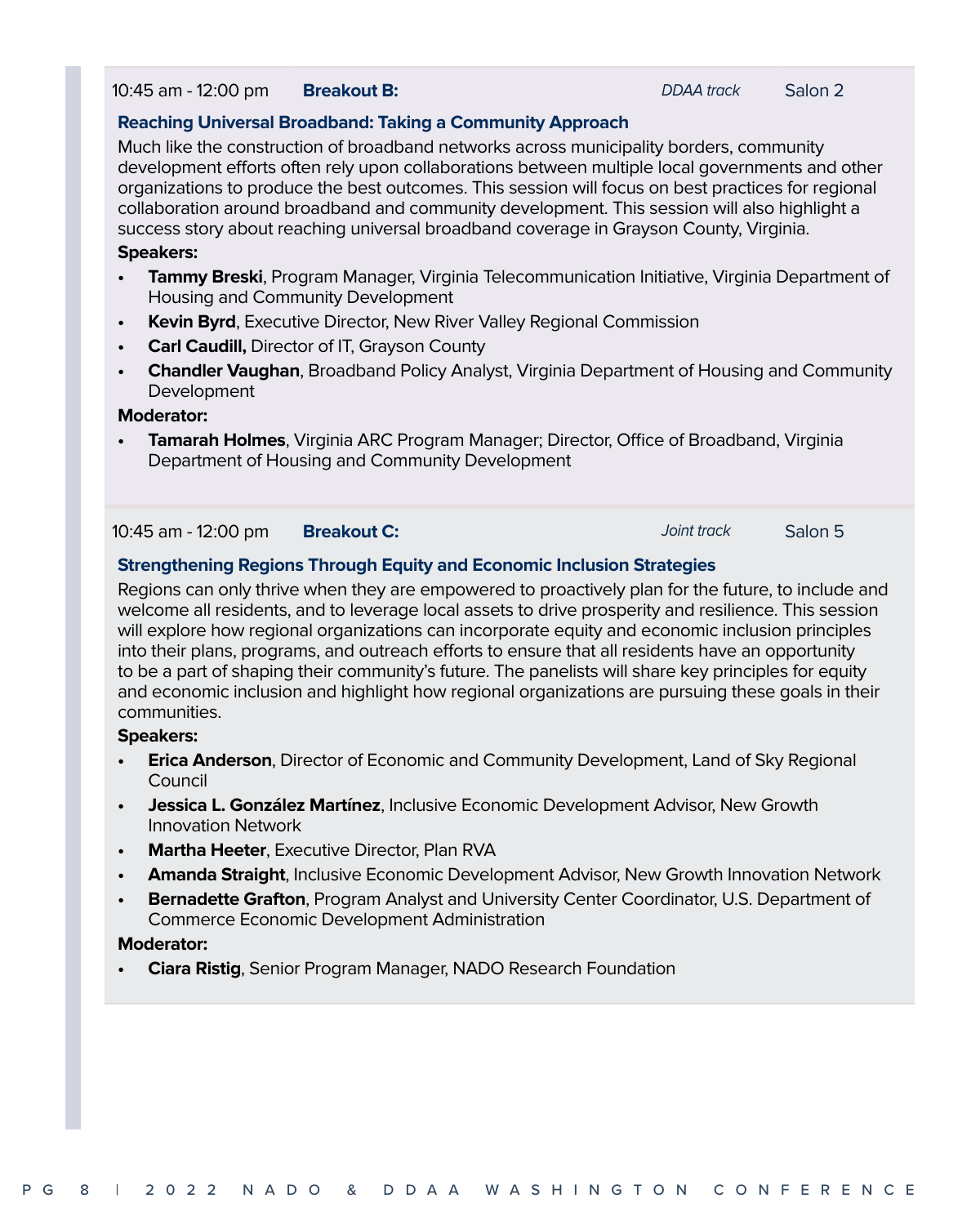10:45 a.m - 12:00 pm **Breakout D:** NADO track Salon 6

#### **An Overview of the Infrastructure Investment and Jobs Act**

The Infrastructure Investment and Jobs Act (IIJA) – otherwise known as the Bipartisan Infrastructure Bill – provides historic levels of resources for all modes of transportation and for traditional forms of infrastructure as well as broadband, electric vehicles, manufacturing, and more. During this session, transportation expert Hal Hiemstra will provide an in-depth overview of the intricacies of the bill and an analysis of the resources and funding opportunities it provides, placing an emphasis on the impacts for Metropolitan Planning Organizations and Regional/Rural Transportation Planning Organizations.

#### **Speaker:**

**• Hal Hiemstra**, Partner, Summit Strategies

12:00 p.m – 12:15 pm **Break**

12:15 pm – 1:30 pm **Plenary Luncheon All Attendees** Salons 3-4

#### **The Political Landscape in 2022**

The outcomes of the 2022 election cycle may change the political landscape in many ways, from the balance of power in Congress, to shifts in control of state legislatures. During this session, hear insights from Nathan Gonzales, editor and publisher of Inside Elections, which provides nonpartisan analysis of campaigns. Gonzales is also an elections analyst for CQ Roll Call and can regularly be seen on various media outlets discussing political dynamics. Gonzales has appeared on NBC's Meet the Press and NBC Nightly News, CSPAN's Washington Journal, CNN, and the Fox News Channel.

#### **Speaker:**

**• Nathan Gonzales**, Editor and Publisher, Inside Elections with Nathan L. Gonzales; Elections Analyst for Roll Call

#### **Moderator:**

**• Misty Crosby**, Executive Director, Buckeye Hills Regional Council

| 1:30 p.m $-$ 1:45 pm | <b>Break</b>                        |                   |         |
|----------------------|-------------------------------------|-------------------|---------|
| 1:45 pm - 3:00 pm    | <b>Concurrent Breakout Sessions</b> |                   |         |
| 1:45 pm $-$ 3:00 pm  | <b>Breakout A:</b>                  | <b>NADO</b> track | Salon 1 |

#### **EDA Discussion Session**

Join this session to participate in an informal discussion with EDA staff and leadership. Come to this session with thoughts and questions about EDA grants, competitions, and priorities. Participate in a conversation about successes and challenges from the perspectives of both EDA grantees and EDA federal staff. **Speakers:**

#### **• EDA staff and leadership**

#### **Moderator**

**• Joe McKinney**, Executive Director, NADO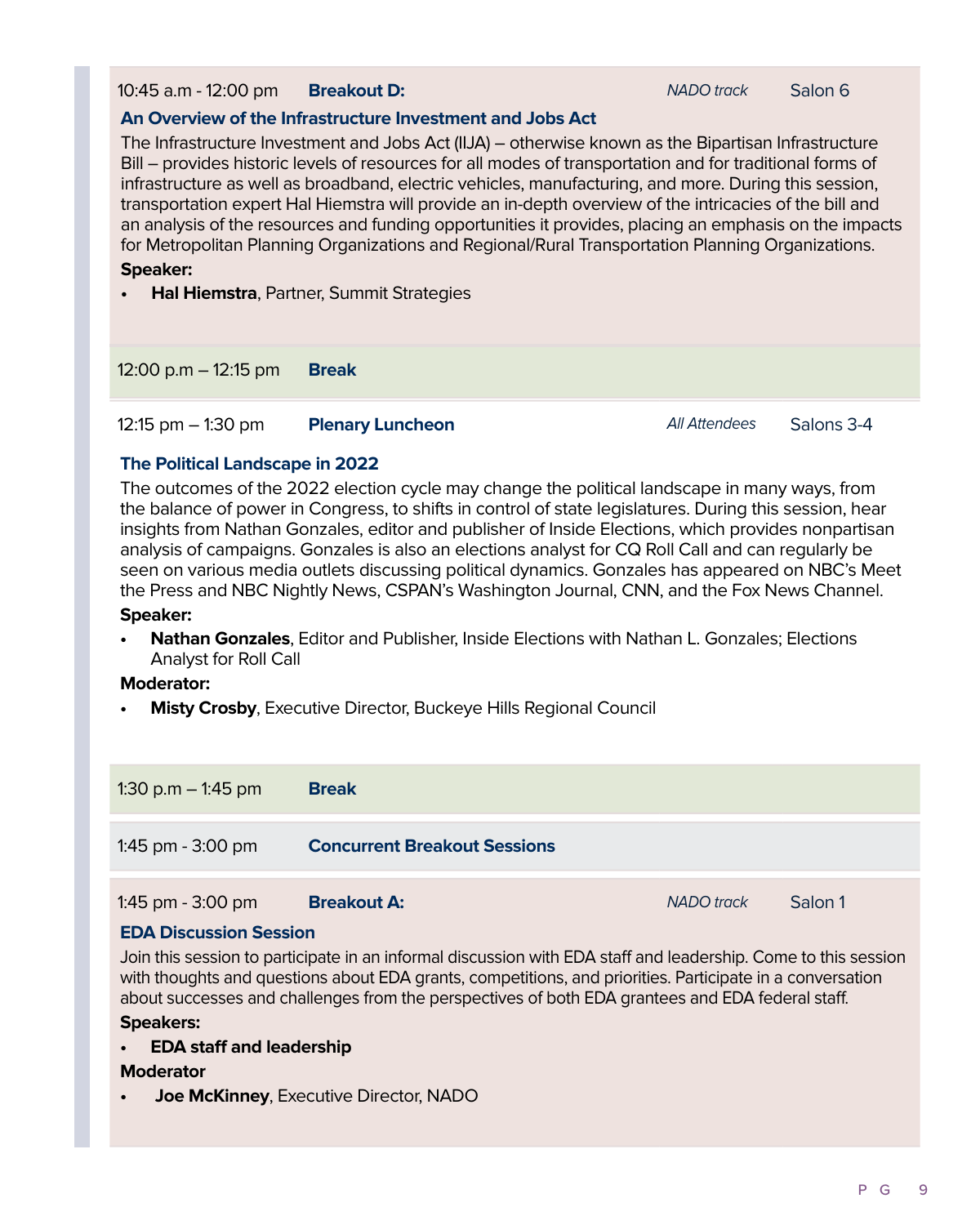#### 1:45 pm - 3:00 pm **Breakout B:** DDAA track Salon 2

#### **Alternative Workforce Development**

Employers across the country are having a hard time hiring. In response, regions are looking at solutions by expanding the local workforce. This session will share how to build and implement successful partnerships among various regional organizations to build programs that serve individuals with barriers, including offenders and those with little to no work history.

#### **Speakers:**

- **• Whitney Williams**, Director, Georgia Mountains Regional Commission
- **• Bob Murphy**, Executive Director, Broome Tioga Workforce Investment Board

#### **Moderator:**

**• Marty Romitti**, Senior Vice President, Center for Regional Economic Competitiveness

| 1:45 pm - 3:00 pm | <b>Breakout C:</b> | Joint track | Salon 5 |
|-------------------|--------------------|-------------|---------|
|-------------------|--------------------|-------------|---------|

#### **ARPA State and Local Fiscal Recovery Fund: Eligible Uses and Compliance**

The American Rescue Plan Act made historic funding available through the U.S. Treasury Department's State and Local Fiscal Recovery Fund Program. During this session, learn how local governments, and the Local Development Districts that support them, can make the most impactful use of this funding. With support from ARC and EPA, the Center for Regional Economic Competitiveness is partnering with the National Association of Counties and EntreWorks Consulting on a series of training sessions in 2022 to share key requirements, best practices for long-term economic transformation, and successful case studies related to these Treasury Department administered ARPA funds.

#### **Speaker:**

**• Eryn Hurley**, Deputy Director of Government Affairs, National Association of Counties

#### **Moderator**:

**• Rick Hunsaker**, Executive Director, Region XII Council of Governments

| $3:00 \text{ pm} - 3:30 \text{ pm}$ | <b>Break</b>                                                                                                                                       |               |                                                          |
|-------------------------------------|----------------------------------------------------------------------------------------------------------------------------------------------------|---------------|----------------------------------------------------------|
| $3:30 \text{ pm} - 4:30 \text{ pm}$ | <b>NADO Regional Caucus Meetings</b><br><b>Central Meeting</b><br>East Meeting<br><b>Midwest Meeting</b><br>Southeast Meeting<br>Southwest Meeting | NADO track    | Salon 6<br>Salon 2<br>Salon 5<br>Salon 1<br>Mount Vernon |
|                                     | <b>West Meeting</b>                                                                                                                                |               | Fairfax                                                  |
| 4:30 pm $-$ 6:00 pm                 | <b>Federal Agency Networking Session</b>                                                                                                           | All attendees | Salons A-B-J-K                                           |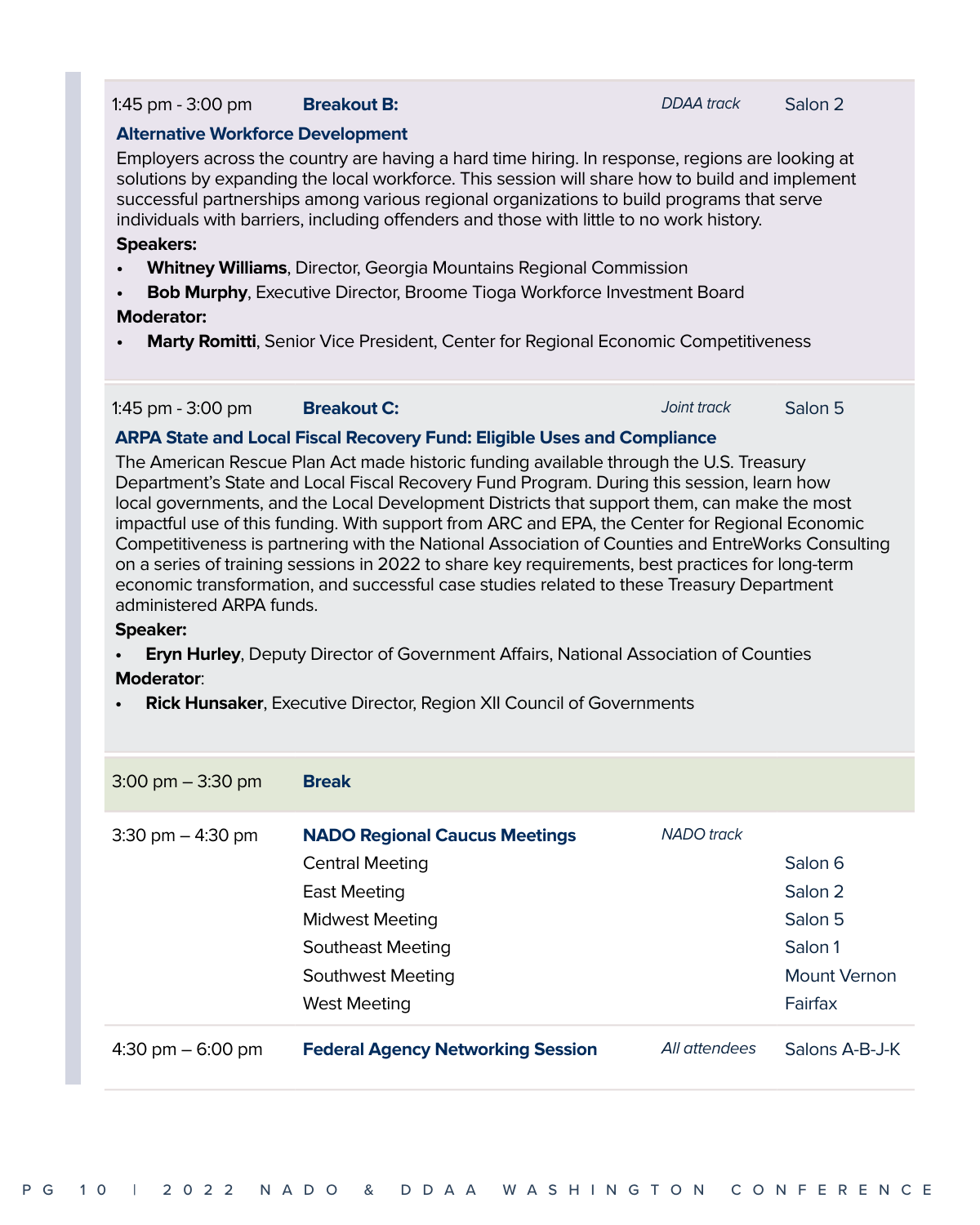

### **TUESDAY, MARCH 15**

| $8:00$ am $-10:00$ am               | <b>Registration</b>                                         | All attendees                                                                                                                                                                                                                                                                                                                                                                        | <b>Arlington Foyer</b> |
|-------------------------------------|-------------------------------------------------------------|--------------------------------------------------------------------------------------------------------------------------------------------------------------------------------------------------------------------------------------------------------------------------------------------------------------------------------------------------------------------------------------|------------------------|
| $8:00 \text{ am} - 9:00 \text{ am}$ | <b>DDAA Breakfast and Annual Business</b><br><b>Meeting</b> | DDAA members Salons C-H                                                                                                                                                                                                                                                                                                                                                              |                        |
|                                     | Meet with DDAA members for a networking<br>breakfast.       |                                                                                                                                                                                                                                                                                                                                                                                      |                        |
| $9:00$ am $-9:15$ am                | <b>Break</b>                                                |                                                                                                                                                                                                                                                                                                                                                                                      |                        |
| $\sim$ $\sim$                       |                                                             | $\overline{a}$ $\overline{a}$ $\overline{a}$ $\overline{a}$ $\overline{a}$ $\overline{a}$ $\overline{a}$ $\overline{a}$ $\overline{a}$ $\overline{a}$ $\overline{a}$ $\overline{a}$ $\overline{a}$ $\overline{a}$ $\overline{a}$ $\overline{a}$ $\overline{a}$ $\overline{a}$ $\overline{a}$ $\overline{a}$ $\overline{a}$ $\overline{a}$ $\overline{a}$ $\overline{a}$ $\overline{$ |                        |

9:15 am – 10:15 am **Plenary Session All attendees** Salons 3-4

#### **Heading to the Hill: Navigating a New Landscape for Conducting Federal Advocacy**

Advocacy expert Brad Fitch will discuss recommended methods for conducting effective advocacy meetings and building relationships with elected officials, despite some continued limitations and restrictions on attending in-person Hill meetings. During this session, find out what congressional staffers believe are the most effective communications tactics for influencing undecided members of Congress, and how to navigate the changing landscape of federal advocacy. This session will also include findings from recent surveys of congressional staff on how remote work is affecting citizen engagement.

#### **Speaker:**

- **• Brad Fitch**, President and CEO, Congressional Management Foundation
- **• Michael Higdon**, Principal, A1.9 Strategies

#### **Moderator:**

**• Chris Brown**, Executive Director, Ark-Tex Council of Governments

10:15 am – 10:30 am **Break**

10:30 a.m - 5:00 pm **NADO on the Hill NADO** track

NADO members are encouraged to spend this time meeting with Members of Congress and their staff.

10:30 am – 12:00 pm **Concurrent Breakout Sessions**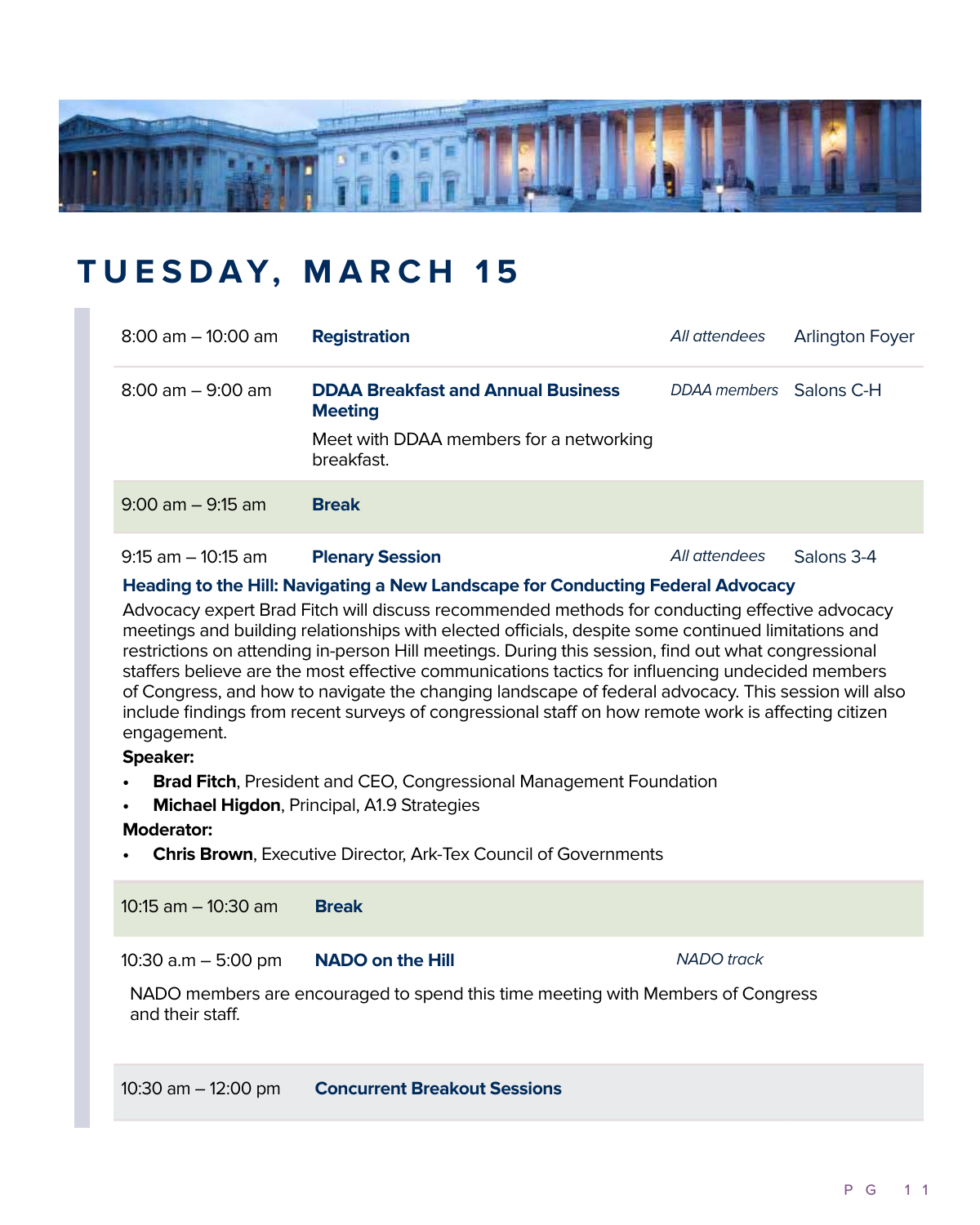#### 10:30 am – 12:00 pm **Breakout A: NADO** track Salon 1

#### **Charting a Broadband Roadmap**

The road to connecting our communities to broadband has been a long and complicated journey. Hear from trailblazers and leaders in the space as they provide a roadmap detailing what has happened, what is to come, and some ways to prepare for the historical investments in broadband in our country. A wide range of topics will be discussed, from best practices to advocacy issues, including the Rural Digital Opportunity Fund, the Broadband provisions of the Infrastructure Investment and Jobs Act, State Broadband Offices, and more.

#### **Speakers:**

- **• Tom Johnson**, Mayor, Village of Somerset
- **• Megan Kvamme**, Executive Chairwoman, Ohio Transparent Telecom
- **• Matt Armstead**, Chief Growth Officer, Ohio Transparent Telecom
- **• Meagan Bolton**, Of Counsel, IceMiller

#### **Moderator:**

**• Ryan Collins**, Broadband Coordinator, Buckeye Hills Regional Council

#### 10:30 am – 12:00 pm **Breakout B:** DDAA track Salon 2

#### **ARC Office Hours**

Appalachian Regional Commission staff will be available during this open block of time to meet with Local Development Districts serving the ARC region and answer questions. Drop in to discuss potential projects and ask questions about programs like POWER and INSPIRE in an informal setting.

#### **Moderators:**

- **• Karen Fabiano,** LDD Program Manager, Appalachian Regional Commission
- **• Lauren Wood,** Program Analyst, Appalachian Regional Commission

#### 10:30 am – 12:00 pm **Breakout C:** Joint track Salon 5

#### **Investing in Rural Prosperity: A Vision for the Future of Rural Development**

Recent and projected demographic and economic transitions present both challenges and opportunities for rural communities. Whether rural communities and the people who call them home will thrive in the future depends in part on the approach that community leaders take to supporting workers, businesses, and families. An increasing body of evidence indicates that creating a strong sense of place, good quality of life, and inclusive access to opportunity may be deciding factors in whether a community will flourish or struggle over the long-term. Come to this session to hear from national thought leaders and on-the-ground practitioners about what this means for the work of Regional Development Organizations, their stakeholders, and the policies that support their work.

#### **Speakers:**

- **• Kevin Byrd**, Executive Director, New River Valley Regional Commission
- **• Tony Pipa**, Senior Fellow, The Brookings Institution

#### **Moderator:**

**• Andrew Dumont**, Senior Community Development Analyst, Federal Reserve Board

12:00 pm – 1:30 pm **Lunch on your own**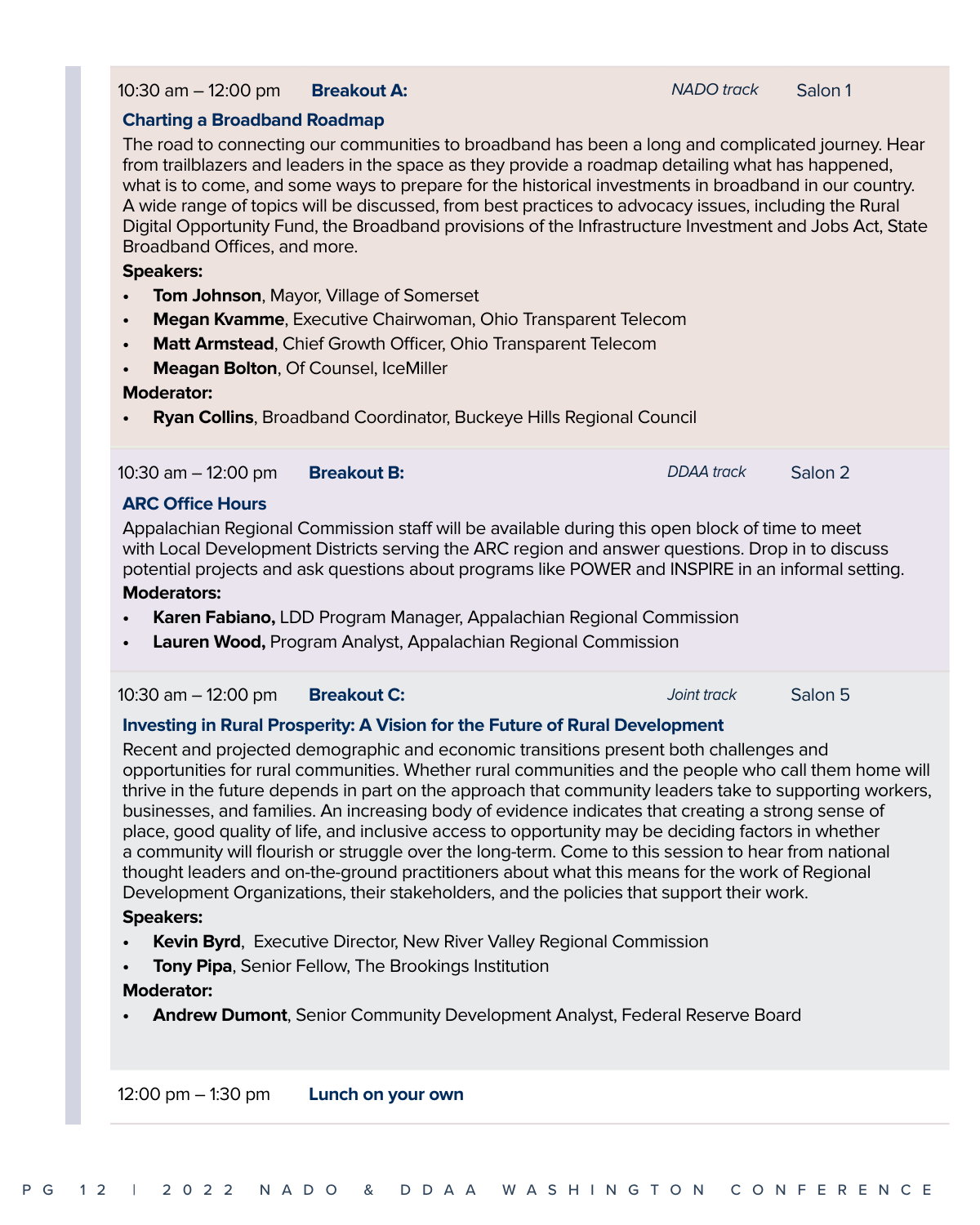#### 1:30 pm – 3:00 pm **Breakout A:** NADO track Salon 1

#### **Regional Commissions: Envisioning the Future and Ushering in the Southeast Crescent**

During this session, two panels will present their perspectives on the future of Regional Commissions. The opening panel will feature leadership from existing Regional Commissions including the Appalachian Regional Commission and the Delta Regional Authority, who will highlight their current key priorities. The second panel will focus on the addition of the Southeast Crescent Regional Commission to the landscape, and will feature research on the region conducted by faculty and staff at The George Washington University.

#### **Welcome:**

**Dr. Jennifer Clyburn Reed**, Federal Co-Chair, Southeast Crescent Regional Commission **Panel one speakers:**

- **• Leslie Durham**, Alternate Federal Co-Chair, Delta Regional Authority
- **• Kemp Morgan**, Interim Chief of Staff, Delta Regional Authority
- **• Guy Land**, Congressional Liaison Specialist, Appalachian Regional Commission

#### **Panel two speakers:**

- **• Dr. Sandra Whitehead,** Assistant Professor & Director, Sustainable Urban Planning Program, The George Washington University
- **• Dr. Matthew Dalbey**, Faculty Member, Sustainable Urban Planning Program, The George Washington University; Director, Office of Community Revitalization, Environmental Protection Agency
- **• Students from The George Washington University**

#### 1:30 pm – 3:00 pm **Breakout B: Breakout B:** DDAA track Salon 2

#### **Supporting Rural Entrepreneurship through Collaboration**

Rural areas boast great innovation and creativity, but sometimes lack knowledge about available resources or a robust, well-coordinated ecosystem of support organizations to enable entrepreneurs to build businesses to their potential. During this session, hear about one region's experience using the Strategic Doing process to pivot economic development strategies during the pandemic to support the digital economy and entrepreneurship. Further, learn how regions can leverage community resources more effectively by building collaboration to support entrepreneurs.

#### **Speakers:**

- **• Mary-Marshall VanSant,** Director, Center for Learning & Professional Development, University of North Alabama
- **• Tina Metzer**, Co-Founder, RuralRISE

#### **Moderator:**

**• Erik Pages**, President, EntreWorks Consulting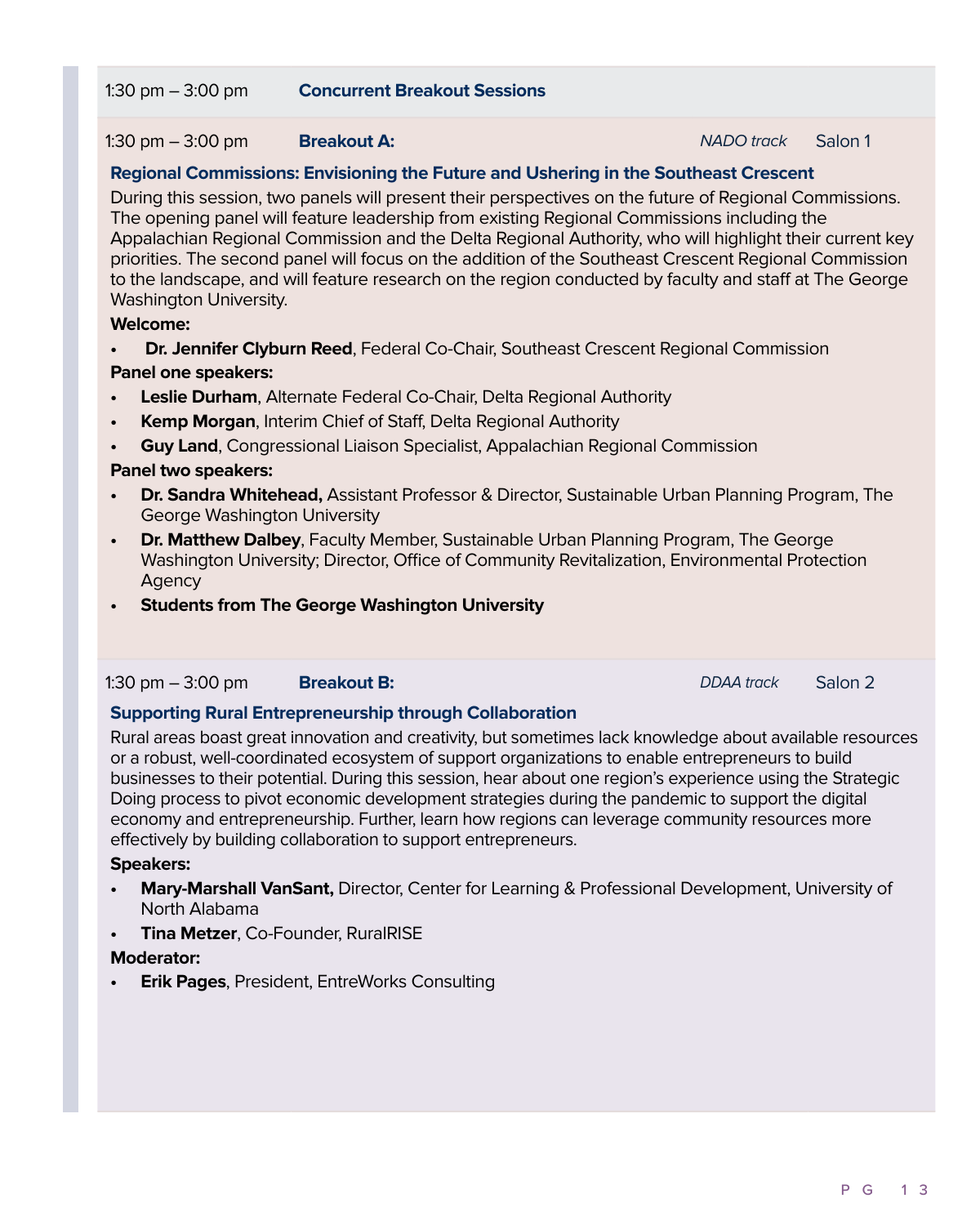#### PG 14 | 2022 NADO & DDAA WASHINGTON CONFERENCE

#### 1:30 pm – 3:00 pm **Breakout C:** Joint track Salon 5

#### **Collaborating with USDA Partners**

Join this session to hear updates from federal officials at USDA on some of the agency's key priorities and current initiatives. Learn about programs and resources that have been made available for rural communities through USDA-RD, and hear how USDA is prioritizing enhanced program equity. **Speakers:**

- **• Farah Ahmad**, Chief of Staff for Rural Development, USDA Rural Development
- **• Claudette Fernandez**, Director of Program Equity and Opportunity Strategy, USDA **Moderators:**
- **• Nicole Griensewic**, Executive Director, Region Nine Development Commission

| $3:00 \text{ pm} - 3:30 \text{ pm}$ | <b>Break</b>                        |                   |         |
|-------------------------------------|-------------------------------------|-------------------|---------|
| $3:30 \text{ pm} - 5:00 \text{ pm}$ | <b>Concurrent Breakout Sessions</b> |                   |         |
| $3:30 \text{ pm} - 5:00 \text{ pm}$ | <b>Breakout A:</b>                  | <b>NADO</b> track | Salon 1 |

#### **Addressing Infrastructure Dependencies in Hazard Mitigation Plans**

This presentation will cover how the Infrastructure Resilience Planning Framework (IRPF) can be used by planners and applied to hazard mitigation and planning. The framework was developed by the Cybersecurity and Infrastructure Security Agency (CISA) and has also been used by the Federal Emergency Management Agency (FEMA) within the Department of Homeland Security. The intent of the framework is to reduce the impact of floods, droughts, and other hazards on community infrastructure. The framework can also help communities examine how different systems depend on each other (i.e. water, schools, telecommunications, power, or supply chains for goods and materials that may be vulnerable to disruption). The framework can be used to support integrated hazard mitigation and CEDS planning.

#### **Speaker:**

**• Sandra Lee Pinel,** Cybersecurity and Infrastructure Security Agency, Department of Homeland **Security** 

3:30 pm – 5:00 pm **Breakout B:** DDAA track Salon 2

#### **Creative Community Revitalization**

The cultural assets and heritage of Ohio's Appalachian region are strengths that local leaders should strive to capitalize upon. Successful small town redevelopment is dependent upon integrating the arts and historic rehabilitation. During this session, learn how stakeholders in Ohio are working toward building vibrant communities that attract new businesses, new residents, and more visitors.

#### **Speakers:**

- **• Joyce Barrett**, Executive Director, Heritage Ohio
- **• Kristi Tanner**, Senior Managing Director, JobsOhio
- **• Tom Johnson**, Mayor, Somerset, Ohio

#### **Moderator:**

**• Kathy Zook**, ARC Program Manager, Eastgate Regional Council of Governments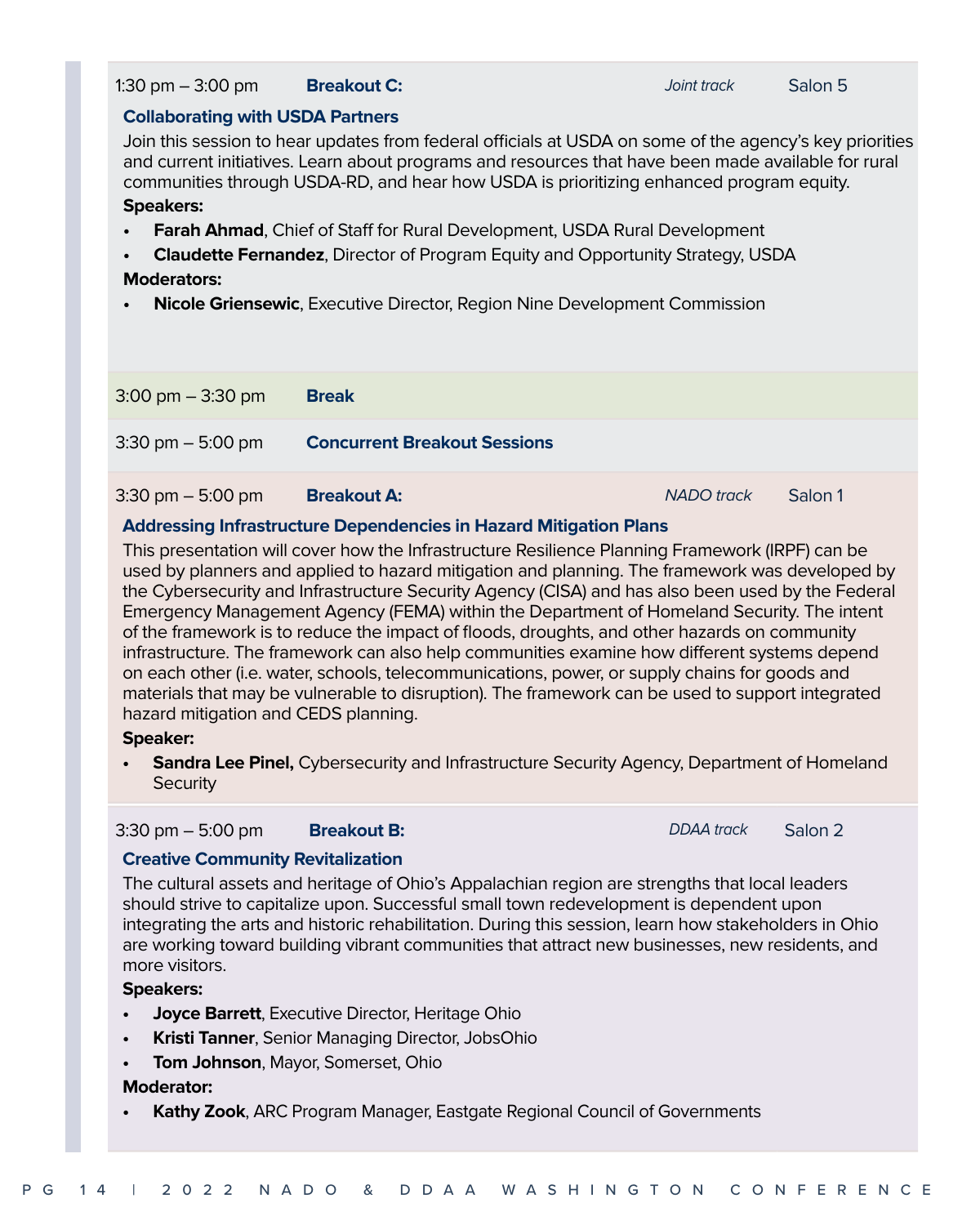3:30 pm – 5:00 pm **Breakout C:** And the *Salon 5* salon 5

#### **Fostering Partnerships Between States and Economic Development Districts**

With historic amounts of federal funds being allocated to support pandemic recovery, state economic development offices and regional Economic Development Districts need to work well together now more than ever. This session will explore strategies and best practices for how states and EDDs can better coordinate their efforts to achieve better outcomes and meet local, regional, and statewide goals. Presenters will share regional and state-level perspectives as well as recent research emerging from a current capacity building project to support better regional-state partnerships.

#### **Speakers:**

- **• Mereb Hagos**, Program Manager, Center for Regional Economic Competitiveness
- **• Raymond Mondragon**, Governmental Specialist, Eastern Plains Council of Governments
- **• Ryan Smith**, EDA Data Evolution Lead, Policy Advisor for the Office of Regional Affairs, U.S. Department of Commerce Economic Development Administration

#### **Moderator:**

**• Brett Schwartz**, Associate Director, NADO Research Foundation





### **WEDNESDAY, MARCH 16**

| 8:00 am – 11:00 am | <b>Registration</b>      | All attendees | Arlington Foyer |
|--------------------|--------------------------|---------------|-----------------|
| 8:00 am – 9:30 am  | <b>Plenary Breakfast</b> | All attendees | Salons 5-6      |

### **Investing in a Rural Talent Strategy**

Join this session to explore how to meet the talent needs of rural companies and communities today and tomorrow. Learn how workforce development models – particularly apprenticeship and other forms of work-based learning – can effectively adapt to a rural context. This session will emphasize strategies to grow talent locally, beginning with youth-focused programming, and will examine workforce development in the context of broader national trends, including the Great Resignation, a shift to remote work, and national investment in infrastructure such as broadband technology. This presentation will also examine how the economic development community can support a stronger and more equitable talent ecosystem.

#### **Speaker:**

**• Deborah Kobes**, Senior Director, Jobs for the Future

#### **Moderator:**

**• Misty Crosby**, Executive Director, Buckeye Hills Regional Council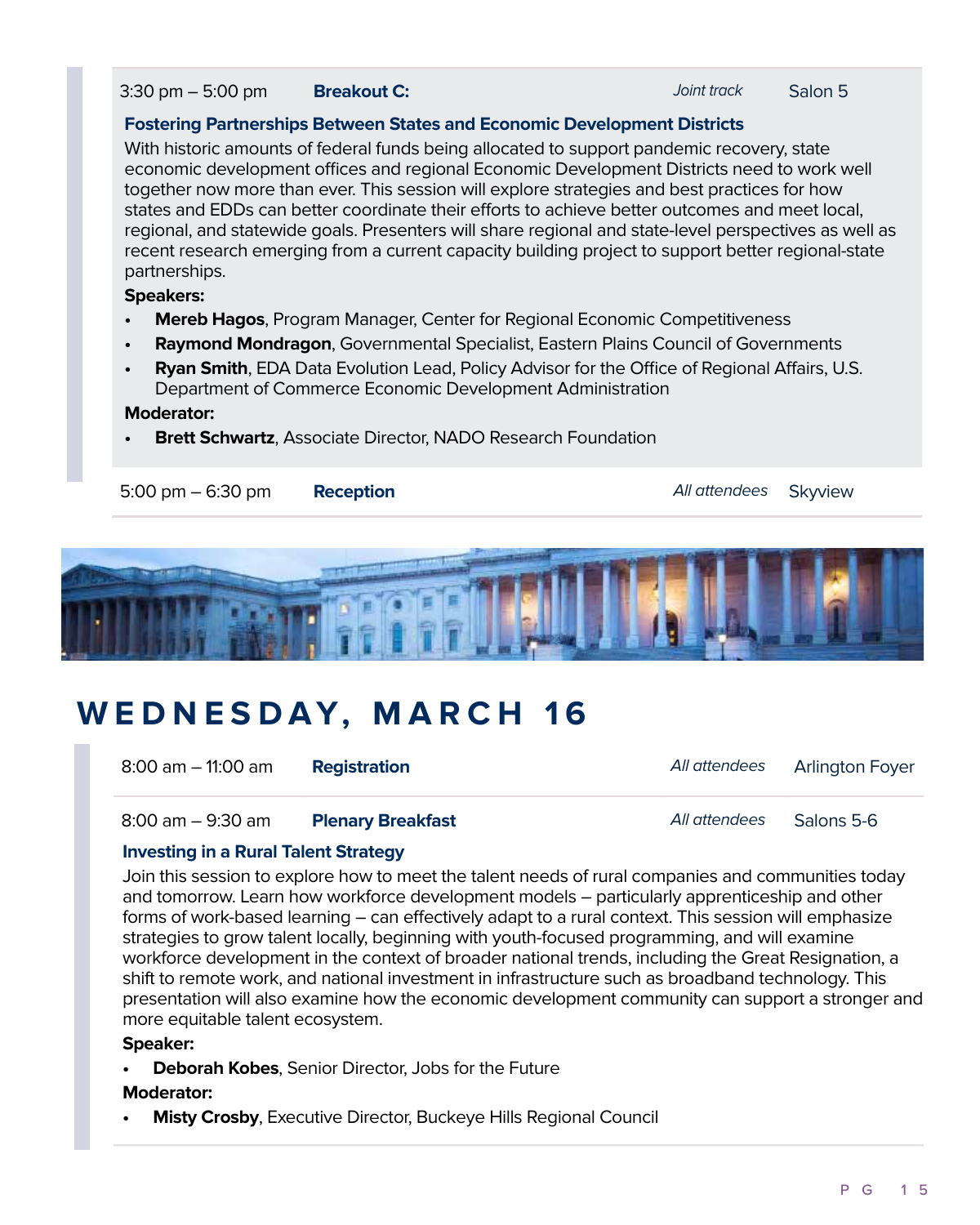9:45 a.m – 11:00 am **Closing Plenary All attendees** Salon 4

#### **Navigating Change and Evolving Priorities**

This closing session will feature perspectives from National Association leadership on how they are embracing and navigating change, both in Washington DC and as they their members and communities across the country. Join this session for a national perspective on how emerging opportunities are being harnessed, how the policy landscape has changed, how remote work has shifted the nature of association operations, and what's on the horizon in 2022 and beyond.

#### **Speakers:**

- **• Matt Chase**, CEO and Executive Director, National Association of Counties
- **• Nathan Ohle**, President and CEO, International Economic Development Council
- **Sandy Markwood, Chief Executive Officer, USAging**
- **• Leslie Wollack**, Executive Director, National Association of Regional Councils **Moderator:**
- **• Joe McKinney**, Executive Director, National Association of Development Organizations

11:00 am **Conference Concludes**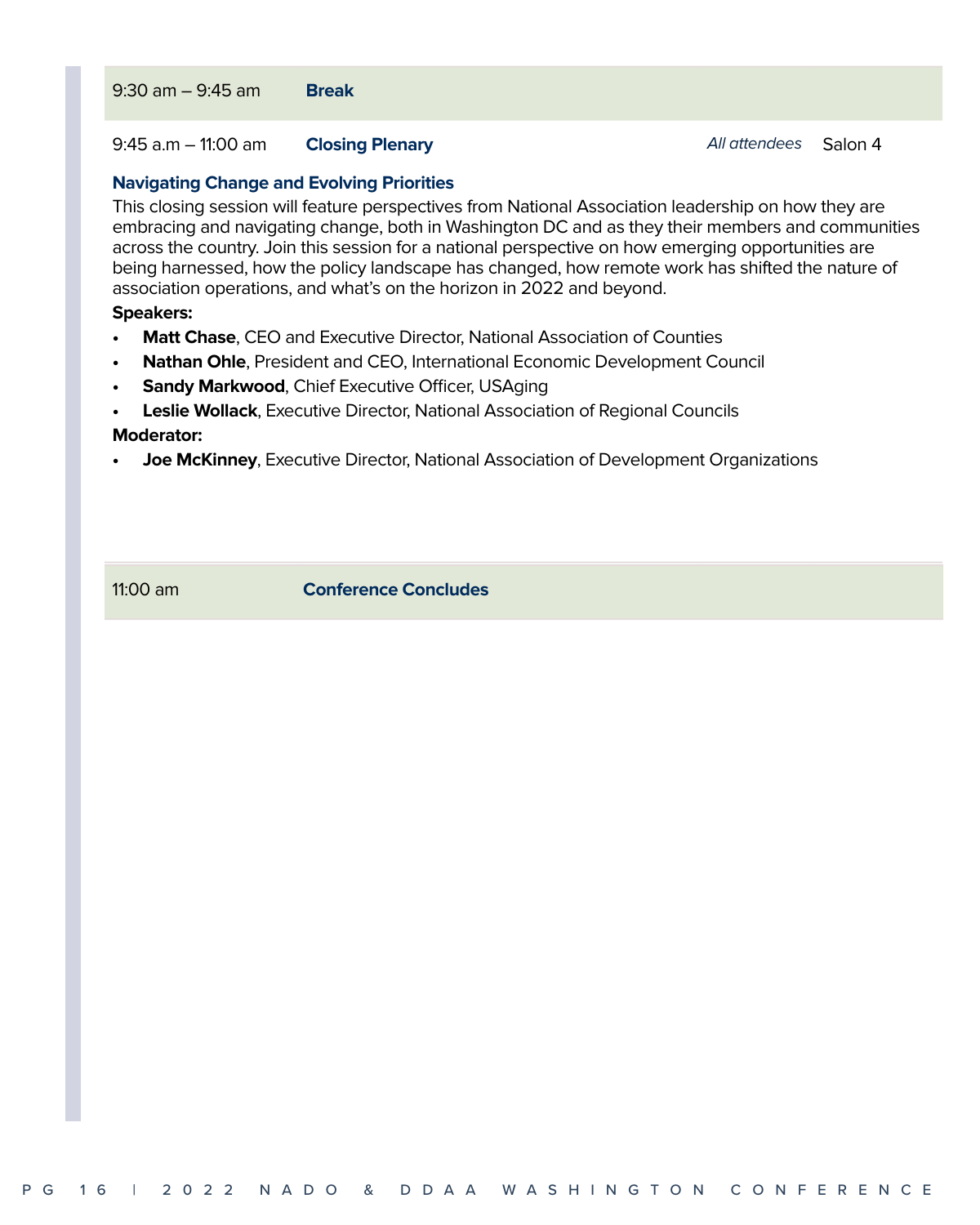## NADO EXECUTIVE COMMITTEE

**Misty Crosby NADO President** Buckeye Hills Regional Council (Marietta, OH)

**Chris Fetzer NADO First Vice President** Northern Arizona Council of Governments (Flagstaff, AZ) **Chris Brown NADO Second Vice President** Ark-Tex Council of Governments (Texarkana, TX)

**Rick Hunsaker NADO Treasurer** Region XII Council of Governments (Carroll, IA) **Matthew Dolge NADO Secretary** Piedmont Triad Regional Council (Kernersville, NC)

**Kevin Byrd NADO Immediate Past President**

New River Valley Regional Commission (Radford, VA)

## DDAA OFFICERS

**Jeannette Wierzbicki DDAA President**  Ohio Mid-Eastern Governments Association

(Cambridge, OH)

**Jeff Box DDAA First Vice President** Northeastern Pennsylvania Alliance (Pittston, PA)

**Heather Feldman DDAA Second Vice President** Georgia Mountains Regional Commission (Gainesville, GA)

**Steve Russell DDAA Secretary** North Central Planning and Development District (Winona, MS)

**Steve Pelissier DDAA Treasurer** South Carolina Appalachian Council of Governments (Greenville, SC)

**Mark Farley DDAA Immediate Past President** Upper Cumberland Development District

(Cookeville, TN)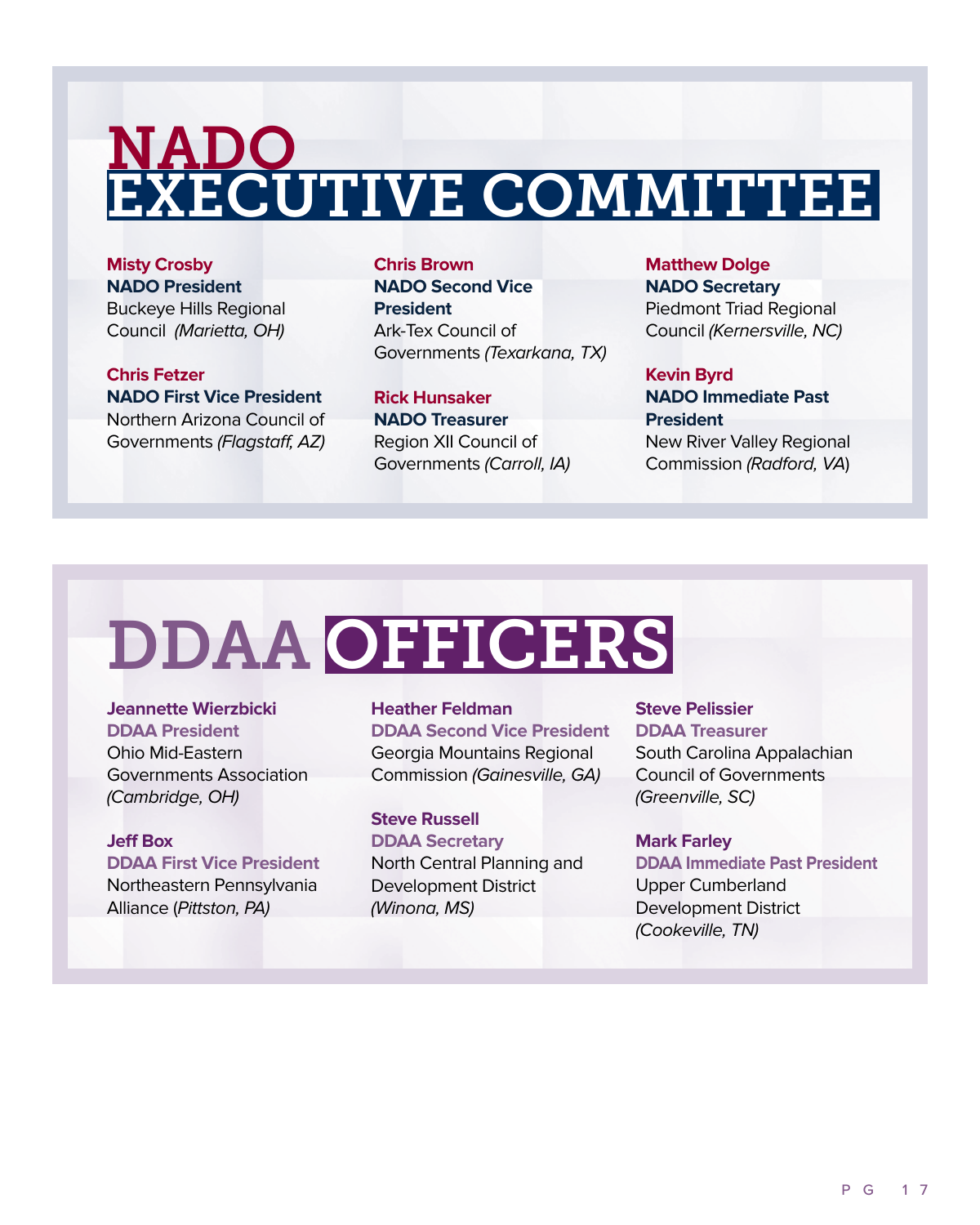## WASHIN CONFEI THANK YOU FOR ATTEN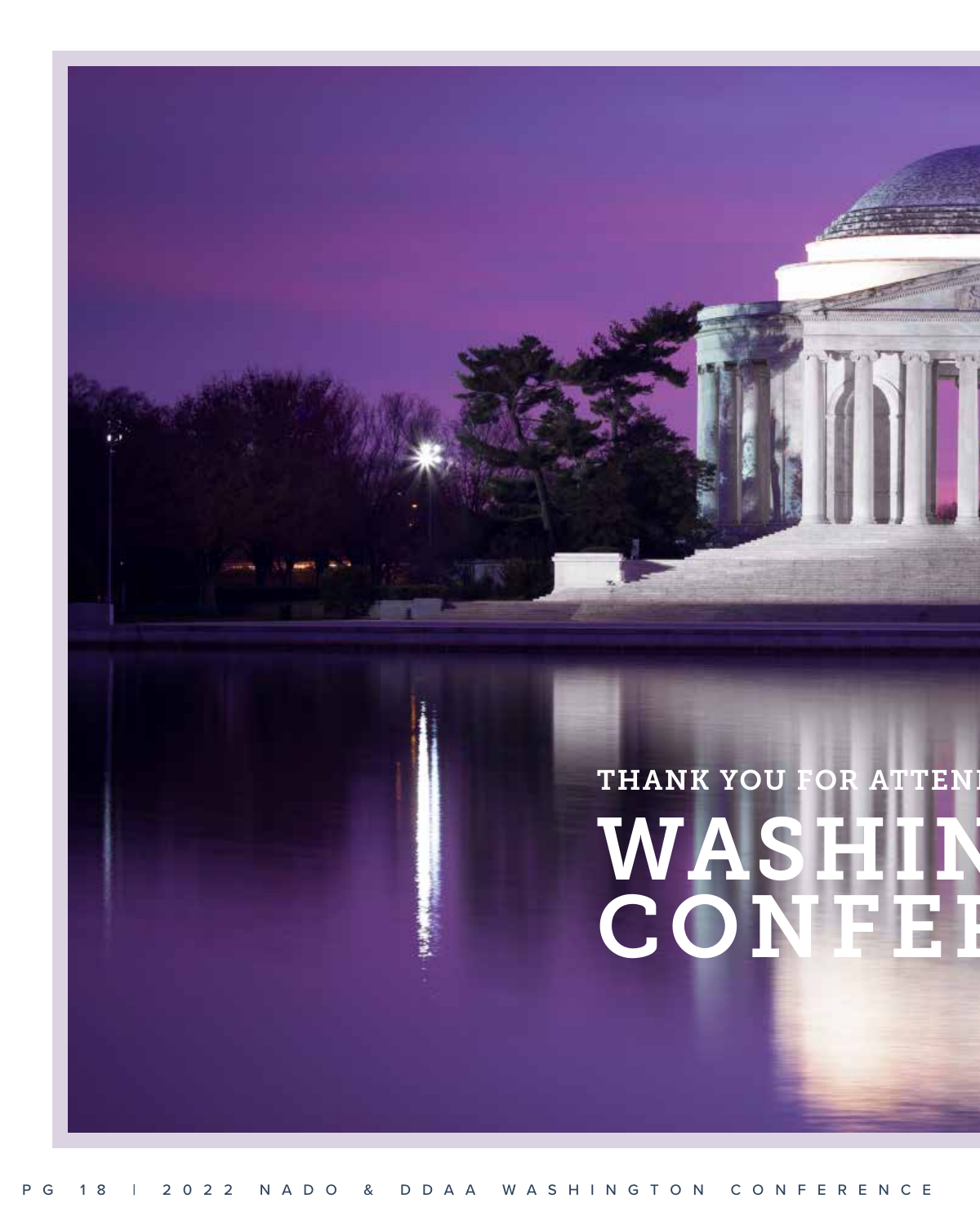## **VGTON** RENCE DING THE NADO & DDAA